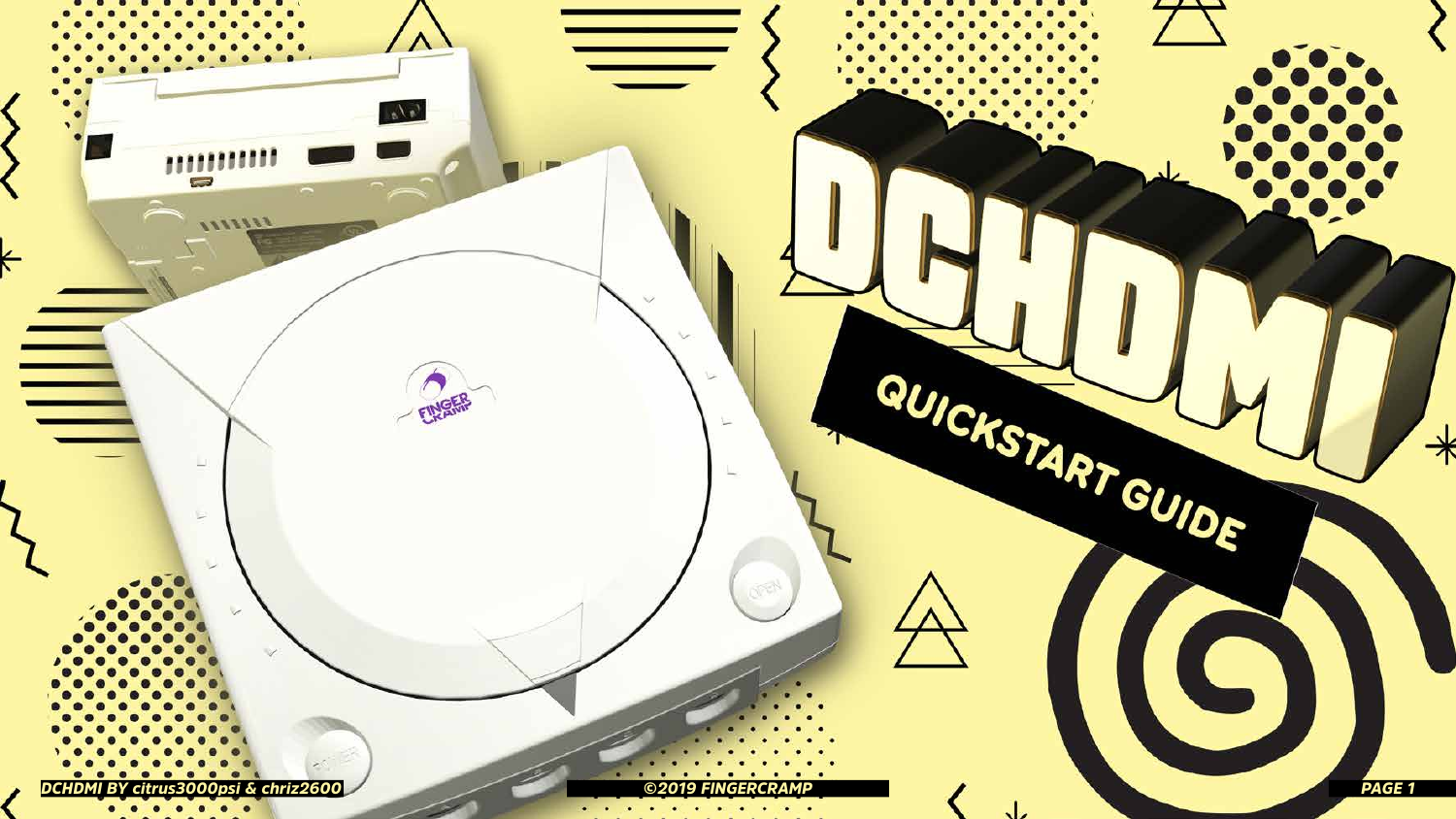## *1. IN-GAME MENU*

The DCHDMI has a robust in game menu which allows you to do a bunch of cool stuff.

To access the in-game menu

#### **PRESS L + R + A + X + Start**

- Add scan-lines
- De-interlace & Add Filters
- In-Game Reset
- Video Mode Settings "FORCE VGA" , "CABLE DETECT" ETC.



| Selec<br>ön.                                                                     |  |
|----------------------------------------------------------------------------------|--|
| <i>FINT</i><br>Ø<br>**** FLITTHSODOL **** BINISON ****<br>Wiles Robert Settlings |  |
| arre isa<br>ante reteri<br>Witch Trick Has<br>ı                                  |  |
| <b>Detect</b><br>Seet 1<br>1898 HD executives constructions of 8 8               |  |
|                                                                                  |  |



### *EXTRA NOTES*

*• OUTPUT RESOLUTION > VGA is the most compatible resolution use this* 

*• \*DCHDMI's must be in relaxed mode to use HQ2X filter. Note 1080p & 960p in this feature is experimental and may not work with all TV's!*

*• If wifi can't connect or isn't configured the DCHDMI will need 30 seconds* 

- *when switching to a new TV.*
- 
- *before the OSD will display.*
- 
- *• Please be careful when updating firmware!*

*• Holding DOWN on the D-Pad while turning on will force the system into cable select mode. (Useful if you are getting a black screen)*

*2. ONLINE MENU*

without using a controller.

# Once the DCHDMI is connected to your network you can configure the DCHDMI

*• Initial setup of the DCHDMI must be done through the wifi settings feature in the OSD. The DCHDMI can also act like a access point so it can be easily* 

- *configured through your phone.*
- 

#### System upgrade procedure:

config

Use check to see, if any updates are avai If updates are available, use download t Use flash to apply the updates. Use reset to restart OCHOMI with the up ise config to display current configurat

|                 | - Use setup to update the configuration. |
|-----------------|------------------------------------------|
| Basic commands: |                                          |
|                 | check  check if new firmware is availa   |
|                 | download  download latest firmware set   |
|                 | flash  flash firmuare set from staging   |
|                 | reset  full DCHOMI reset                 |
| <b>CATTIN</b>   | anti-anti-air rature mada.               |

get current setup clear terminal screen

*• Highly recommended, just in case you make any irreversible changes. It is quick and easy to get DCHDMI to the correct settings.*

| b1e.<br>tage the updates. |  |
|---------------------------|--|
| e                         |  |
|                           |  |
| ab1c                      |  |
| area                      |  |
|                           |  |
|                           |  |

*The relaxed firmware branch is in Firmware Upgrade > Configure. After activating this, when begin your firmware update it will allow for a different branch of experimental firmwares. The firmwares might not be 100% compatible. If at any point you get a black screen or weird issues revert back to standard!*

 *A list of basic commands for the terminal screen.*